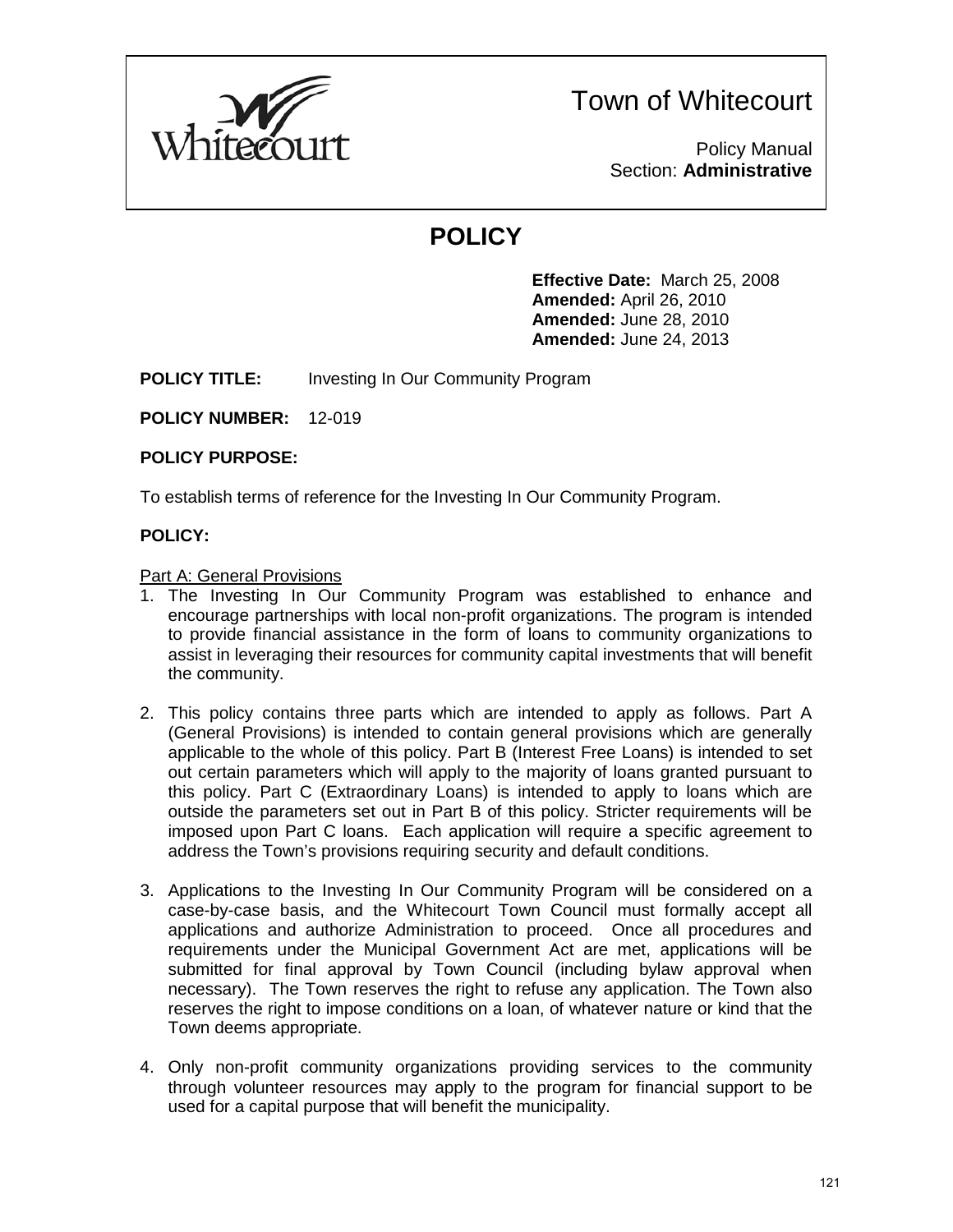

Policy Manual Section: **Administrative**

- 5. In considering an application Council will have general regard for, but not be bound by the following considerations:
	- a. the benefit to the public;
	- b. the capacity of the borrower to repay the loan;
	- c. protection of the Towns investment, including adequate security and legal documentation;
	- d. whether the Town should have the ability to appoint one or more persons to the borrowers Board of Directors;
	- e. the Town's debt limit financial obligations and financial statue. Generally Council will not approve a loan if it causes the totality of loans under this program to exceed 10% of the Town's debt limit.
- 6. The Town reserves the right to limit financial support based on project benefits and outstanding program commitments already approved, or such other considerations that the Town deems appropriate or desirable.
- 7. The Town reserves the right to assess the reasonableness of costs and which costs are eligible under the terms of the program.
- 8. The Town may request security for a loan, including but not restricted to: lien or encumbrance on real property (including a charging agreement or mortgage), personal property security; promissory note; or such other security as the Town may deem appropriate in the circumstance.
- 9. Loan funding will be made available after all necessary advertising, approvals, bylaws, and securities are completed and in place.
- 10. For smaller amounts, the Town may utilize funds from the Town reserves, and borrowing from the Alberta Capital Financing Authority may not be required.
- 11. All requirements of the Municipal Government Act, shall be followed. Any requirements of the Alberta Capital Finance Authority regarding loans for this program shall be dealt with by the municipality.
- 12. All submissions must be completed in the prescribed application format and include all required supplementary documentation. The Town may request additional information in support of the project.
- 13. The Town will periodically review the terms and the duration of the program and make appropriate revisions as per the direction of Town Council.
- 14. Organization's that receive funding through the Investing In Our Community Program agree to submit annual financial statements to the Town of Whitecourt for the duration of the agreement period.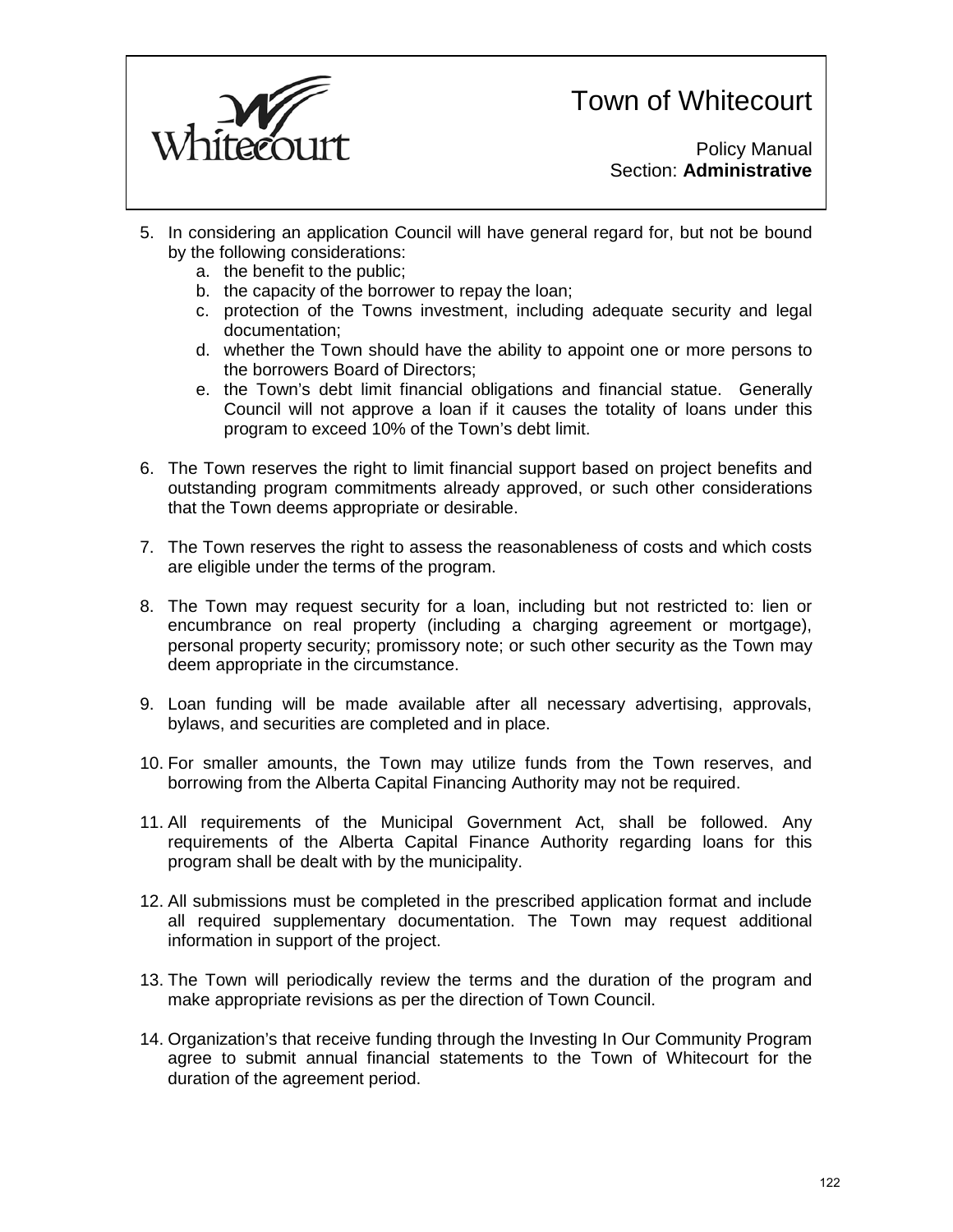

Policy Manual Section: **Administrative**

- 15. All loans are in the discretion of the Council of the Town of Whitecourt, and may be refused for any reason. Council may also impose whatever condition it thinks appropriate as a condition of any loan.
- 16. All applicants must receive approval by the Town of Whitecourt prior to incurring other debts once approved under this grant program.

#### Part B: Interest Free Loans

17. Acting as a lender, the Town will consider providing support based on a sliding scale of the total amount of the project less government grants.

| <b>Amount of Capital</b><br>Project (Less<br>Provincial and<br><b>Federal Grant</b><br>Contributions) | \$5,000,000.00 |     |     |     |     |
|-------------------------------------------------------------------------------------------------------|----------------|-----|-----|-----|-----|
|                                                                                                       | \$1,000,000.00 |     |     |     |     |
|                                                                                                       | 250,000.00     |     |     |     |     |
|                                                                                                       | 100,000.00     |     |     |     |     |
|                                                                                                       |                | 25% | 20% | 15% | 10% |

Percentage of Town Partnership

For example:

| Golf Course Club House Project:                                   |              |                         |  |  |  |  |  |
|-------------------------------------------------------------------|--------------|-------------------------|--|--|--|--|--|
| <b>Total Project Cost</b><br><b>Less Provincial/Federal Grant</b> | 4,000,000.00 |                         |  |  |  |  |  |
| <b>Contributions</b>                                              | 1,300,000.00 |                         |  |  |  |  |  |
| <b>Total Eligible Project Costs</b>                               | 2,700,000.00 |                         |  |  |  |  |  |
|                                                                   |              |                         |  |  |  |  |  |
|                                                                   | Project      | <b>Town Partnership</b> |  |  |  |  |  |
| 25%                                                               | 100,000.00   | 25,000.00               |  |  |  |  |  |
| 20%                                                               | 250,000.00   | 50,000.00               |  |  |  |  |  |
| 15%                                                               | 1,000,000.00 | 150,000.00              |  |  |  |  |  |
| 10%                                                               | 1,350,000.00 | 135,000.00              |  |  |  |  |  |
|                                                                   | 2,700,000.00 | 360,000.00              |  |  |  |  |  |

- 18. The interest rate of a loan under this program, while in good standing, will normally be from the Alberta Capital Finance Authority (or another source) to fund the project, the Town will normally absorb interest costs incurred.
- 19. The maximum loan term is ten (10) years (subject to prior termination for default).
- 20. Principal is repayable in monthly or quarterly amounts as stated in the agreement signed by the Town and funding recipient. Payments will commence one year following disbursal of funds.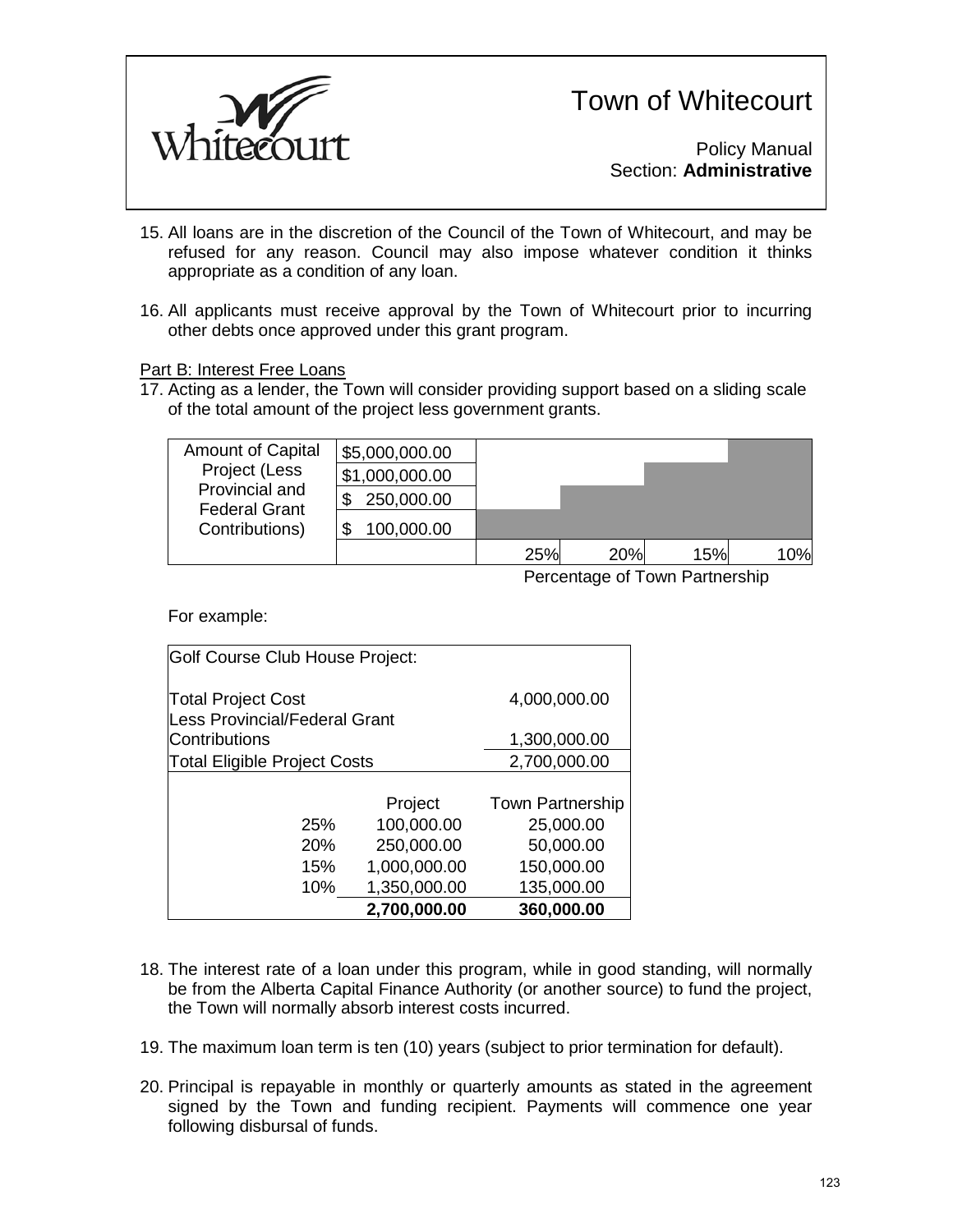

Policy Manual Section: **Administrative**

#### Part C: Extraordinary Loans

- 21. In extraordinary circumstances, Council may consider providing loans that exceed the financial limits (margins) set out in Part B of this Policy. The general considerations contained in Part A of this Policy will apply. However, in addition thereto, Council will only consider a Part C loan when they are convinced that: it is in the public interest to do so, the borrower has the capacity to repay the loan, the Town's investment is adequately protected by security based on 100% of the Town's investment and appropriate loan documentation and conditions, the loan documentation sets out adequate remedies upon default including, if deemed necessary, the Town's ability to appoint a majority of the borrowers Directors.
- 22. The Town will charge interest on Part C loans as it deems appropriate. Without restricting the generality of the foregoing, the interest charged shall be adequate to cover the Town's cost of borrowing for such funds.

#### **REFERENCE:**

Schedule "A" Investing In Our Community Program Application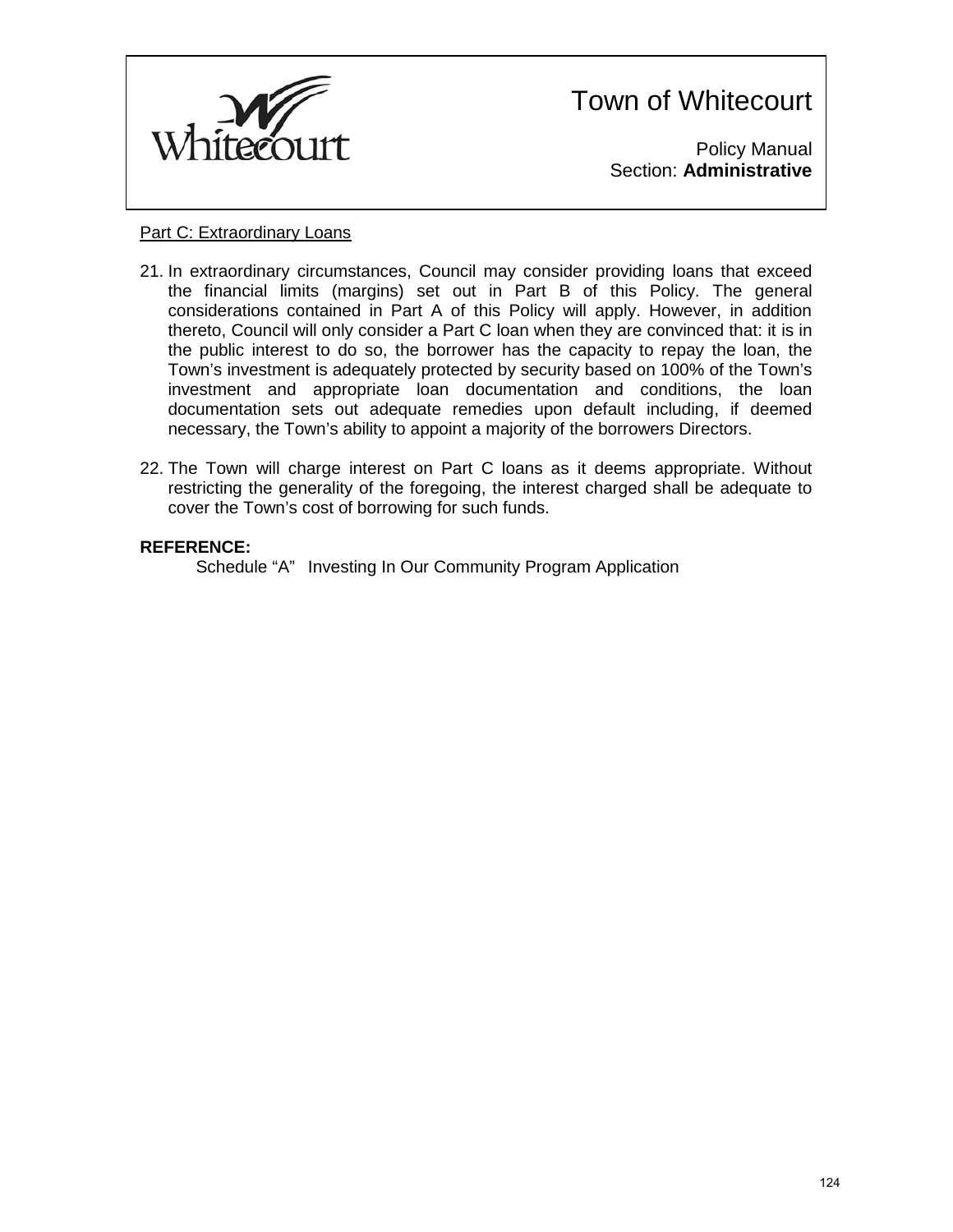

### TOWN OF WHITECOURT INVESTING IN OUR COMMUNITY PROGRAM APPLICATION FORM

### **APPLICANT CONTACT INFORMATION:**

#### **PROJECT INFORMATION:**

Name of Project:  $\blacksquare$ Street Address or Legal Description: \_\_\_\_\_\_\_\_\_\_\_\_\_\_\_\_\_\_\_\_\_\_\_\_\_\_\_\_\_\_\_\_\_\_\_\_\_\_\_\_ Registered Holder of Land Title: \_\_\_\_\_\_\_\_\_\_\_\_\_\_\_\_\_\_\_\_\_\_\_\_\_\_\_\_\_\_\_\_\_\_\_\_\_\_\_\_\_\_\_\_ Facility Operator/Leaseholder: \_\_\_\_\_\_\_\_\_\_\_\_\_\_\_\_\_\_\_\_\_\_\_\_\_\_\_\_\_\_\_\_\_\_\_\_\_\_\_\_\_\_\_\_\_ Nature of Project:  $\blacksquare$ Total Project Cost: \$

Applying for the following Investing In Our Community Program component:

- □ Interest Free Loan
- □ Extraordinary Loan

#### **Please complete the following checklist, and include the supporting documentation:**

- **Project Description/Details:** Provide a detailed description of work to be carried out, community benefit of the project and why is should be funded. You may provide drawings, photographs, letters of local support and other supporting documentation as you see fit.
- **Project Cost:** Details regarding expenditures for your project. You may attach project quotes and sources of estimates if available.